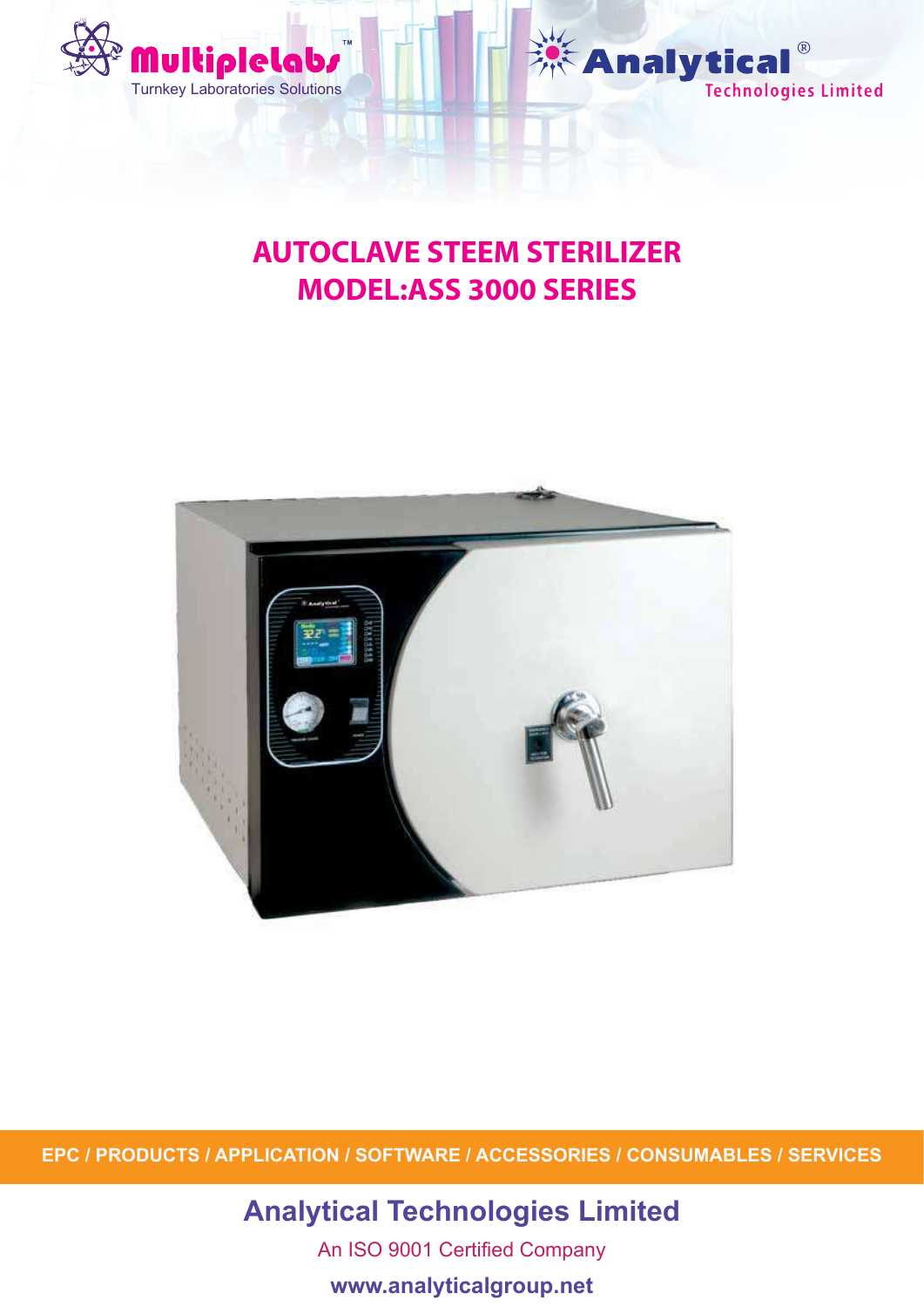

#### **Features**

- Pressure Switch made of Barksdale, Europe, CE certified for additional safety. Factory set at 30PSI.
- → Vacuum breaker cum lid locking arrangement for locking lid above 80degC.
- → Multiple (3 Nos) micro-switches to sense lid closure, lid proper latching such that heating won't start if parameters not satisfied.
- → Optional: Electrical actuator to ensure lid doesn't open under pressure.
- → Optional: Electromagnetic door lock for locking lid under pressure. Imported from Europe, patented design, CEvmarked. Can keep door locked up to 300Newton pressure.

## **Technical Specifications**

- → Double wall type design however has inner chamber for steam, outer as cover and external reservoir for water. Steam is sent to the chamber from reservoir. Helps in reduced steam condensation on media.
- → Fully Automatic operation; cycle begins by press of the START button.
- $\rightarrow$  Initial air purging cycle; at the beginning air is automatically removed from the chamber.
- Microprocessor based Digital Temperature Indicator Controller. Controls temperature / pressure precisely at set value
- $\rightarrow$  Temperature Sensor: PT 100.
- $\rightarrow$  In built digital timer; timer can be adjusted as per sterilization load requirement, 1 to 99 minutes.
- $\rightarrow$  Automatic steam exhaust at the end of cycle.
- **► Low water level heater safeguard.**
- $\rightarrow$  Safety high pressure release valve.
- $\rightarrow$  Safety high temperature cut off. Included if ordered separately.
- → Working chamber made of stainless steel LM 304 grade of 2mm thickness.
- → Outer cover made of Mild Steel for Standard model duly powder coated and stainless steel 1mm thick for GMP model, however, inner frame structure of solid chrome plated finish.
- $\rightarrow$  Lid, flange & bottom sheet also made of stainless steel SS 304. All joints argon welded.
- $\rightarrow$  Silicon gasket. Heavy duty industrial flange heater.
- → Pressure range: 10 to 30 PSI, factory set at 15 PSI, 15 minutes ster. Cycle time.
- → Temperature Range: 110°C to 134°C.
- → Temperature Resolution: 0.1°C
- $\rightarrow$  Temperature Accuracy:  $\pm 0.5^{\circ}$ C.
- → Pressure gauge 0-50 PSI, safety spring loaded pressure valve, steam release valve.

**2**

- $\rightarrow$  Hydraulically tested at 75PSI.
- $\rightarrow$  Electrical: 230V / 15A / 50 Hz.
- $\rightarrow$  Capacity: 65 liter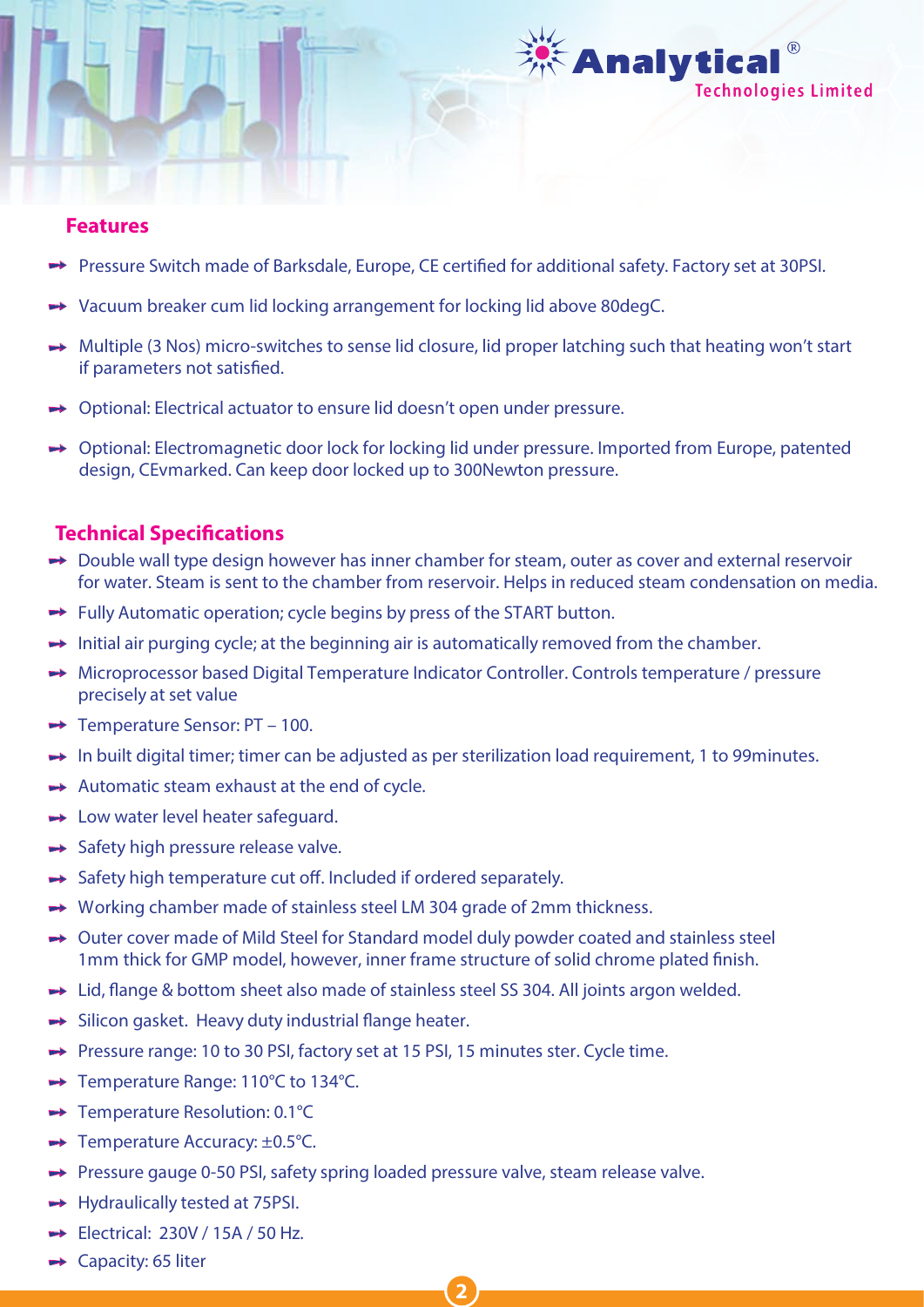

**Servicing Trainings** AMC's/CMC **Validations Instruments** : We have team of service engineers who can attend to any make of instrument promptly @the most affordable cost. :We also take up preventive maintenance to reduce downtime of instrument's Trainings. : We offer user training both in-House and at customer sites on instrument principles, operations, troubleshooting. : We have protocols for carrying out periodic Validations as per GLP/ GMP/USFDA norms. : We offer instruments/Renting Services Modules like pumps, detector etc. on Rent.





**Technologies Limited** 

**Analytical** 

## **About Analytical Technologies**

Analytical Technologies is synonymous for offering technologies for doing analysis and is the Fastest Growing Global Brand having presence in at least 96 countries across the globe. Analytical Technologies Limited is an ISO :9001 Certified Company engaged in Designing, Manufaturing, Marketing & providing Services for the Analytical, Chromatography, Spectroscopy, Bio Technology, Bio Medical, Clinical Diagnostics, Material Science & General Laboratory Instrumentation. Analytical Technologies, India has across the Country operations with at least 4 Regional Offices, 6 Branch Offices & Service Centers. Distributors & Channel partners worldwide.

## **Our Products & Technologies**



Fully Automated CLIA

NOVA-2100 Chemistry Analyzer

PCR/Gradient PCR/ **RTPCR** 

TOC Analyzer

**3**

Laser Particle Size Analyzer

Ion Chromatograph Water purification system